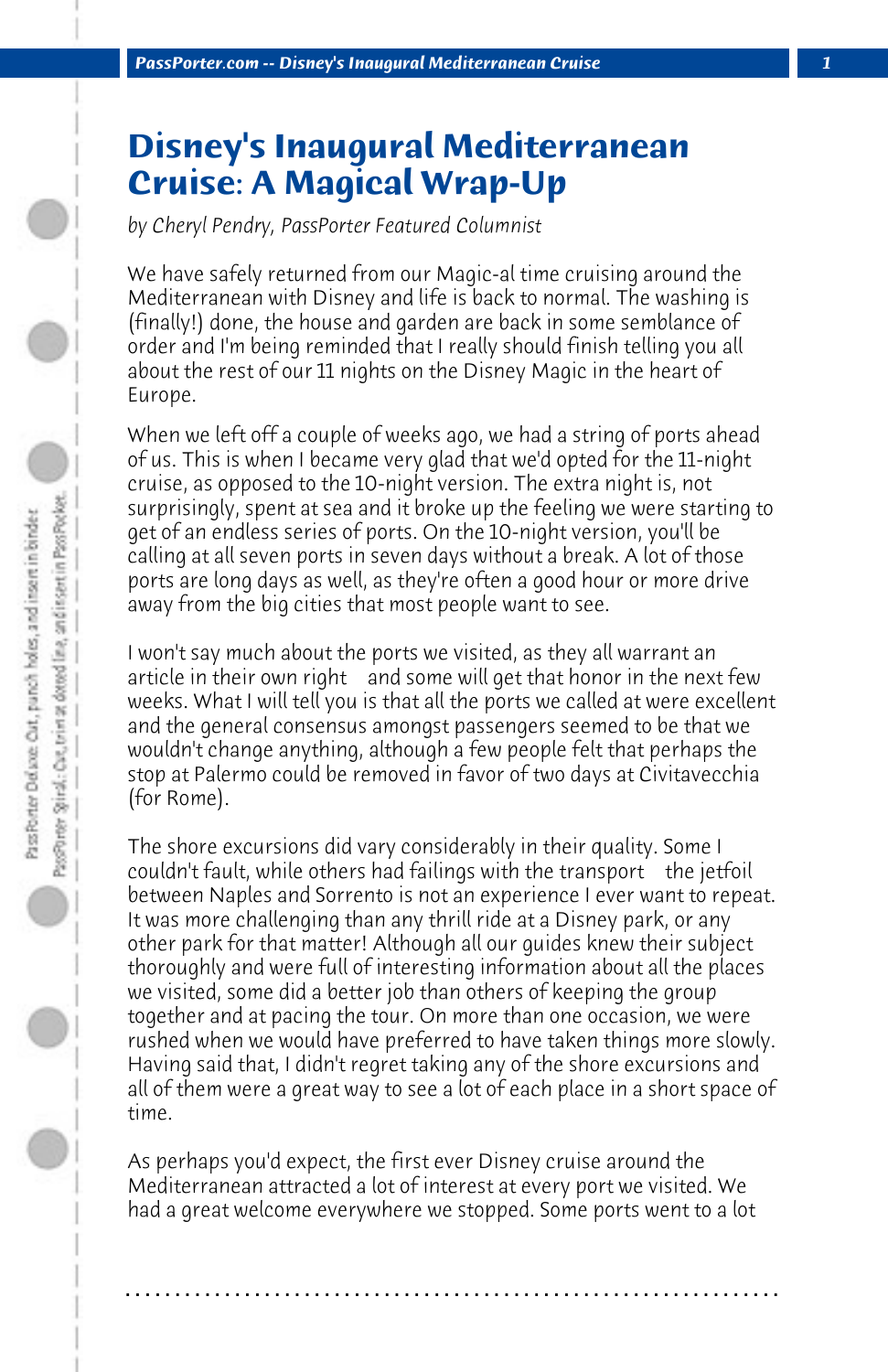more trouble than others, with a band awaiting us at Olbia, special shops on the quayside at Marseilles and best of all, a firework display just for the Disney Magic at Villefranche. That was quite something to see and an amazing sen- off, as we set sail shortly afterwards.

Of all the ports we stopped at, Villefranche (for Monte Carlo, Monaco, Nice, and Eze), and La Spezia (for Florence and Pisa), were probably my favorites. Not only were they the stops for some breathtaking cities, but the ports themselves were beautiful. Ironically, they were also the only two ports we had to tender at (be ferried ashore by small boat). This was something I'd never experienced before and I wasn't sure how well it would work, but the system was superb. It helps to be on a Disney shore excursions on the days you tender, as they really do have the process for getting you ashore and back on board sorted out well for their tour groups.

Enough about the ports of call. A lot of our time was spent on board the ship and these were some of our favorite times, despite the bad weather that we ran into. It turns out that the Mediterranean is known for changeable weather and it can be very difficult to predict what's just around the corner. That was exactly the situation we found ourselves in when we left Palermo. At first, everything seemed smooth and then suddenly things got very rough indeed! The same thing happened the following night, although we did have an announcement by Captain Tom to warn us in advance. Apparently the night before, they'd had no warning about the rough weather. The moral of this story is to make sure that if you're prone to sea sickness, be sure to bring some tablets with you. For those two nights, they were the most important things we packed!

As you'd perhaps guess, the cruise was used to showcase a lot of new attractions on the ship, including three new stage shows of varying quality. We didn't think much of "Disney's The Art of the Story," designed to show the various elements of stories through some Disney classics. We felt there was too much focus on the newer films and somehow, the show just didn't gel for us.

We had no such complaints about "When Mickey Dreams," a Cirque du Soliel-like performance based around Mickey's dreams, and using the music from the retired and much-missed Tapestry of Dreams parade at Epcot. This brought me to tear,s and ranks in the top three of my favorite experiences on board the Disney Magic. I hope it will become a permanent feature for future cruises, although that does seem in doubt, as the performers come from Marseilles. It remains to be seen if they'll head back to the Caribbean when the Magic does.

**. . . . . . . . . . . . . . . . . . . . . . . . . . . . . . . . . . . . . . . . . . . . . . . . . . . . . . . . . . . . . . . . . .**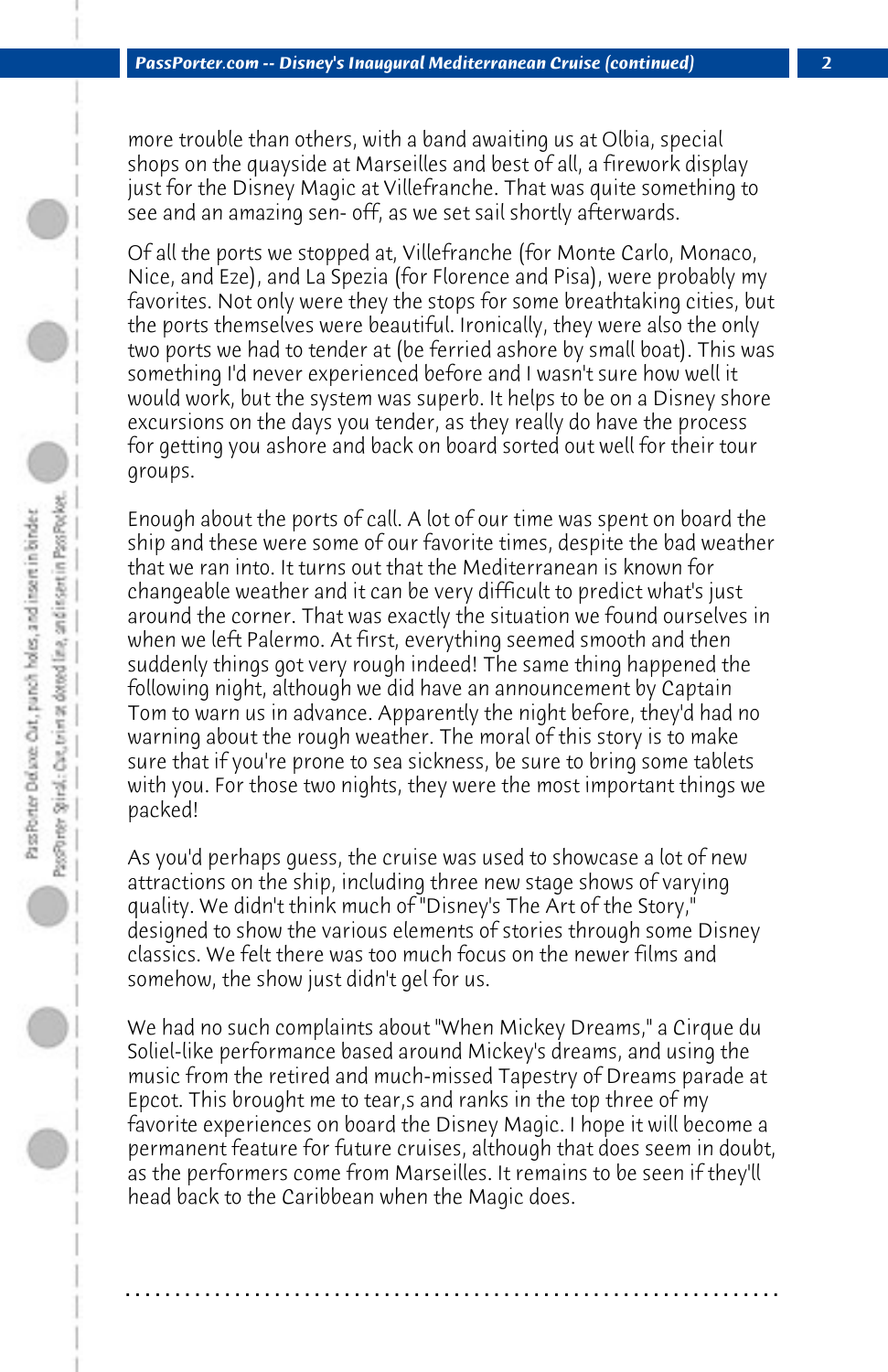*PassPorter.com -- Disney's Inaugural Mediterranean Cruise (continued) 3*

I mentioned three top experiences and one of the other entries has to be Palo. This restaurant continues to provide the best food -- and service -- on board, and is a real culinary treat. On this cruise we were able to able sample the brunch and the afternoon tea for the first time and, although we enjoyed both, the brunch really was the scene stealer. I don't think I've ever been presented with so many different foods to choose from so early in the morning! We had no need to eat until the evening, after sampling pretty much everything that was offered.

Before the cruise, the one thing I was really looking forward to was Formal Night. I mean, when else can a girl dress up in her finery? It lived up to all my expectations and I loved the way that you could have your photos taken with backdrops of the Magic and some of the wonderful places we would be visiting. It made for some unique souvenirs and we certainly made sure to purchase all of our photos from Formal Night!

All too soon, our cruise was over and we were back in Barcelona, ready to disembark. We found this part the biggest anti-climax of the whole 11 nights. We just got up, went to breakfast and then walked off the ship. No banners saying "Til We Meet Again" as we'd had on our three-night cruise, and no crew members waving us off the ship. It was a shame, as the cruise had been superb and yet it was such a drab way to end it.

We'd pre-booked the transfers through Disney to the airport and, although we [had a wait for the bus of about 40 minutes, tr](http://www.passporter.com/articles/cheryl-pendry-featured-columnist.asp)ust me, we did far better than those who did it themselves and went for taxis. The waits there were well over an hour!

The one thing I will treasure most, along with the amazing places we visited and the superb facilities, meals, and shows on board the Disney Magic, were the great people we met during the cruise. They really made the 11 nights and it was lovely to meet so many like-minded Disney fans. Having experienced our first Inaugural Disney cruise, we'll be keeping our eye open for the next one, wherever it may take the Magic, and we may well see you on board!

*About The Author: Cheryl and husband Mark live in England and love to travel, particularly to America. They are in the process of visiting every Disney theme park around the world, having already been to Disneyland Resort Paris, Hong Kong Disneyland and both American Disney resorts. They are now planning for their trip to Japan in the spring to visit the Tokyo Disney Resort.* Click here to view more of Cheryl's articles!

**. . . . . . . . . . . . . . . . . . . . . . . . . . . . . . . . . . . . . . . . . . . . . . . . . . . . . . . . . . . . . . . . . .**

*Article last updated: 6/21/2007*